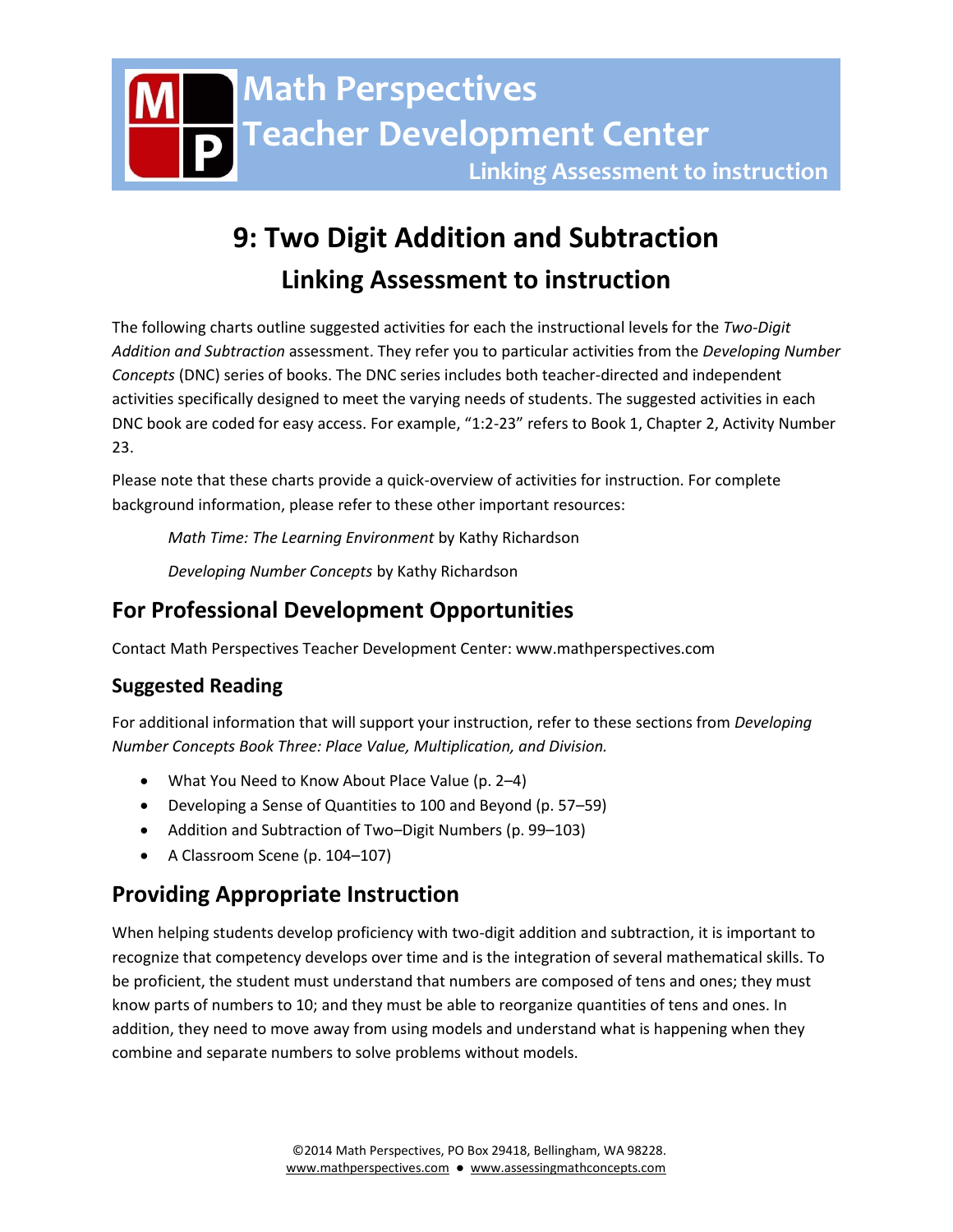#### **Teacher-Directed Small Group Work**

Choose 3 or 4 activities and present them in a 10-15 minute small-group session to provide the children with a variety of experiences. Do the same tasks for several days. Occasionally replace one of the tasks with a new one. Adjust the size of the numbers according to the children's responses. Usually work with just one group a day so you have time to interact with the children while they work at the Independent Stations.

#### **Independent Station Work**

Give children opportunities to choose from among several activities. These choices should be available for several weeks. During this time, the children will be developing proficiency and moving to larger numbers, as they are able. Interact with the children as they work, supporting them and challenging them as needed.

# **TWO-DIGIT ADDITION AND SUBTRACTION**

This assessment helps you analyze precisely what students know and need to learn when working with two-digit addition and subtraction. The assessment provides information about how students solve the problems and whether or not they need a model to do so.

#### **Goal:**

To determine if the student can use the concept of tens and ones to add and subtract two-digit numbers by mentally breaking them apart and reorganizing them into tens and ones.

#### **Addition:**

The problems are presented at 3 different levels of abstraction:

Solving problems with a model  $(28 + 16, 26 + 27)$ Solving problem without a model (36 + 25) Solving a symbolic problem (28 + 14)

#### **Subtraction:**

The problems are presented at 3 different levels of abstraction:

Solving problems with a model (33 - 14, 53 - 27) Solving problem without a model (41 - 26) Solving a symbolic problem (34 - 16)

Present a variety of activities, allowing students to experience two-digit addition and subtraction in many ways over several months while providing additional experiences, if needed, with place value and number combinations. Let their responses dictate the amount of instructional time you spend before moving on.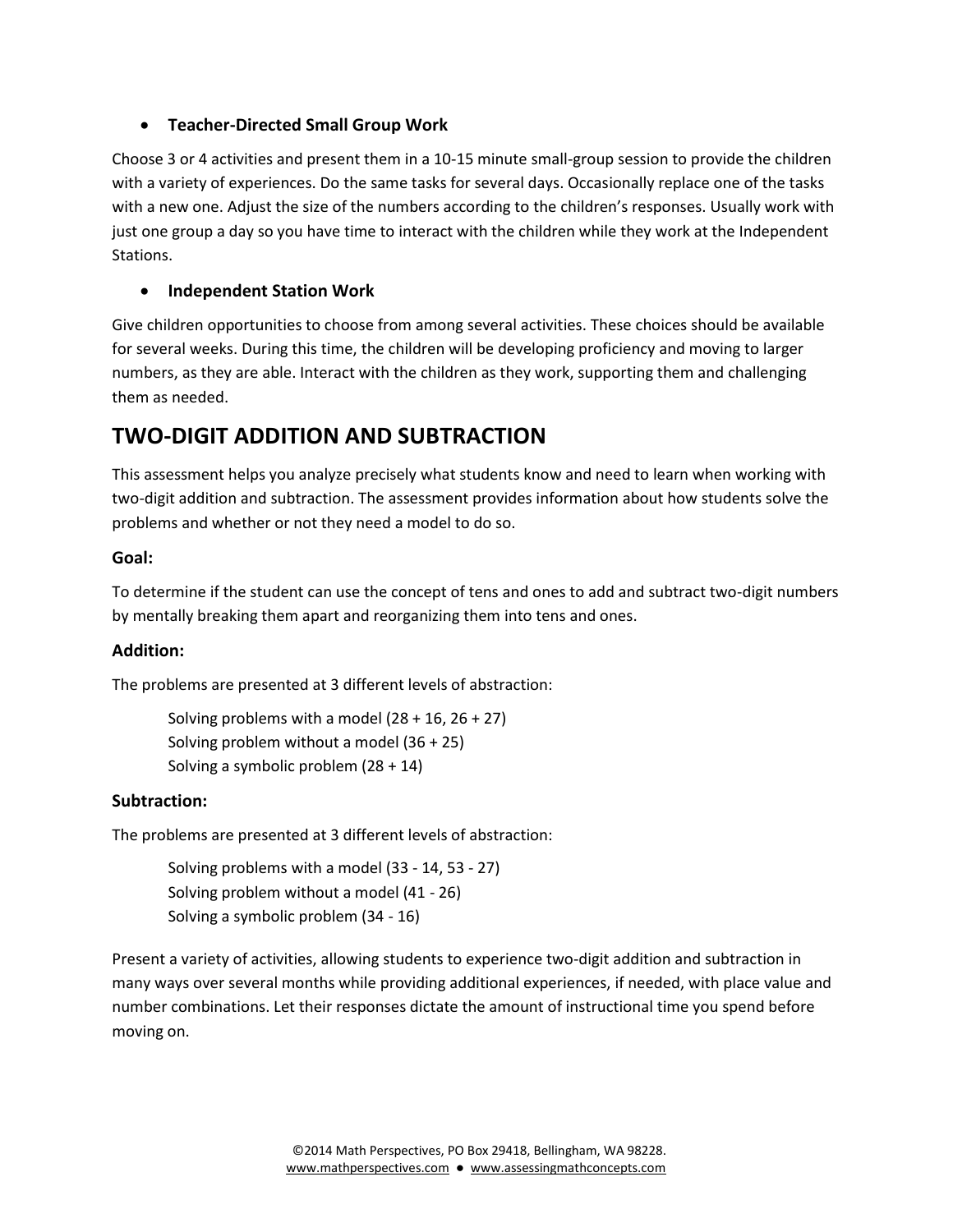## **Two-Digit Addition and Subtraction**

Begin focusing primarily on addition.

Many of the same activities are used at all levels, but the focus changes according to the needs of the students. The following experiences focus on both addition and subtraction. Work primarily on addition first, but give students experiences with subtraction so they can begin to see how they are related. Once students are proficient with addition, focus primarily on subtraction, but continue to provide some addition practice as well.

## **1: Solving Problems with a Model**

The assessment first determines whether students can solve problems when they have a model to refer to but are asked not to touch or move the model.

#### **Needs Prerequisite (N)**

**(N)** – Touches or moves model for both problems, counts all, or makes 2 errors

*At this level, the children are unable to solve the problems using tens and ones.* 

*To get additional information about what the student understands about tens and ones and to determine what instruction the student needs in order to be ready to work with two-digit addition, use Assessment 7: Ten Frames: Addition* and *Assessment 8: Grouping Tens. If students are having difficulty breaking numbers to 10 apart to make tens, use Assessment 6: Hiding Assessment to find out what they know about parts of numbers*.

The following activities help students develop an understanding that numbers are composed of tens and ones. Students should work with these experiences until they can combine tens and ones and can add 10 and take 10 away without counting.

#### **The Grouping Games**

| $3:1 - 1$ | Introducing the Plus-One and Minus-One Games  |
|-----------|-----------------------------------------------|
| $3:1 - 2$ | The Grouping Games with Groups of Other Sizes |
| $3:1 - 3$ | Plus or Minus Any Number                      |
| $3:1 - 4$ | Regrouping Beyond Two Places                  |

| <b>INDEPENDENT ACTIVITIES</b> |                        |
|-------------------------------|------------------------|
| $3:1 - 32$                    | Lots of Lines, Level 1 |
| $3:1 - 33$                    | Paper Shapes, Level 1  |
| $3:1 - 34$                    | Yarn, Level 1          |
| $3:1 - 35$                    | Yarn Shapes            |
| $3:1 - 36$                    | Containers, Level 1    |
| $3:1 - 37$                    | Cover It Up, Level 1   |

(continued on next page)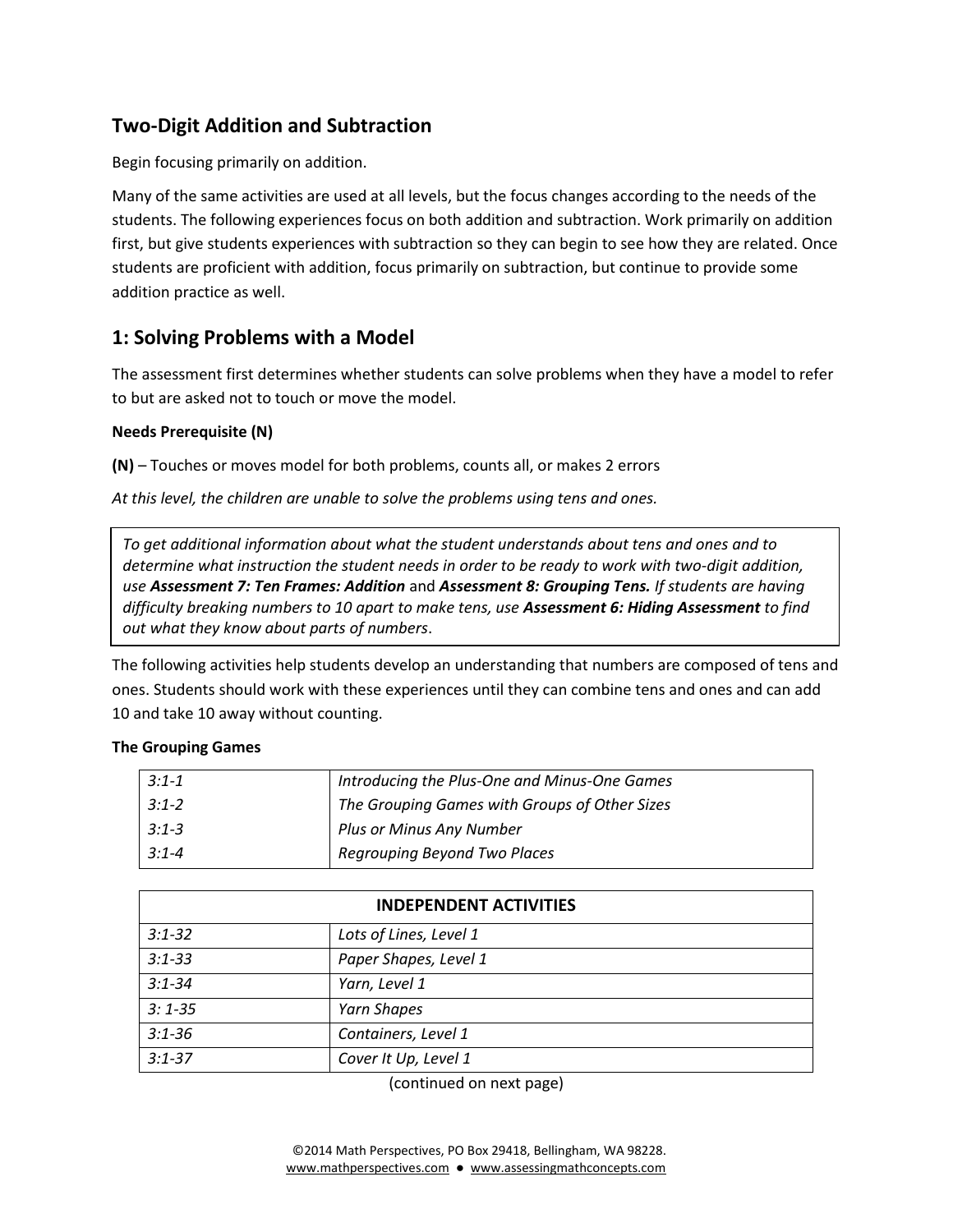| $3:1 - 38$ | Measuring Things in the Room, Level 1 |
|------------|---------------------------------------|
| $3:1 - 39$ | <b>Measuring Myself, Level 1</b>      |
| $3:1 - 40$ | <b>Comparing Myself</b>               |
| $3:1 - 41$ | <b>Making Trails</b>                  |
| $3:1 - 42$ | <b>Building Stacks</b>                |

#### **Needs Instruction (I)**

**(I) –** Counts to solve 1 problem, **or** touches/moves the model 1 time, **or** solves 1 problem as though it was written down and is incorrect for 1 problem.

*Students need instruction if they show some beginning but tentative understanding of tens and ones. Focus on addition of two-digit numbers using models so the students can see what happens when the numbers are combined or broken apart and recombined.* 

| <b>TEACHER-DIRECTED ACTIVITIES</b> |                                               |
|------------------------------------|-----------------------------------------------|
| $2:3 - 30$                         | <b>Working with Ten-Shapes</b>                |
| $3:1 - 45$                         | Addition and Subtraction of Two-Digit Numbers |
| $3:1 - 46$                         | <b>Story Problems</b>                         |

*The students should also work to strengthen their understanding of Numbers as Tens and Ones through the following learning experiences. The students should work with these experiences until they can combine tens and ones and can add 10 and take 10 away without counting.*

| <b>INDEPENDENT ACTIVITIES</b> |                                       |
|-------------------------------|---------------------------------------|
| $3:1 - 32$                    | Lots of Lines, Level 1                |
| $3:1 - 33$                    | Paper Shapes, Level 1                 |
| $3:1 - 34$                    | Yarn, Level 1                         |
| $3:1 - 35$                    | <b>Yarn Shapes</b>                    |
| $3:1 - 36$                    | Containers, Level 1                   |
| $3:1 - 37$                    | Cover It Up, Level 1                  |
| $3:1 - 38$                    | Measuring Things in the Room, Level 1 |
| $3:1 - 39$                    | Measuring Myself, Level 1             |
| $3:1 - 40$                    | <b>Comparing Myself</b>               |
| $3:1 - 41$                    | <b>Making Trails</b>                  |
| $3:1 - 42$                    | <b>Building Stacks</b>                |

#### **Needs Practice (P-, P, P+)**

Students need practice if they have to figure out the combinations needed to make tens and leftover ones and do not always easily keep in mind the number of tens they have formed or they ignore the models and solve the problems as though they were written down.

**(P-) –** Ignores the tens and ones represented by the model and visualizes the problem as though it were written down for 1 or 2 problems, **or** makes an error.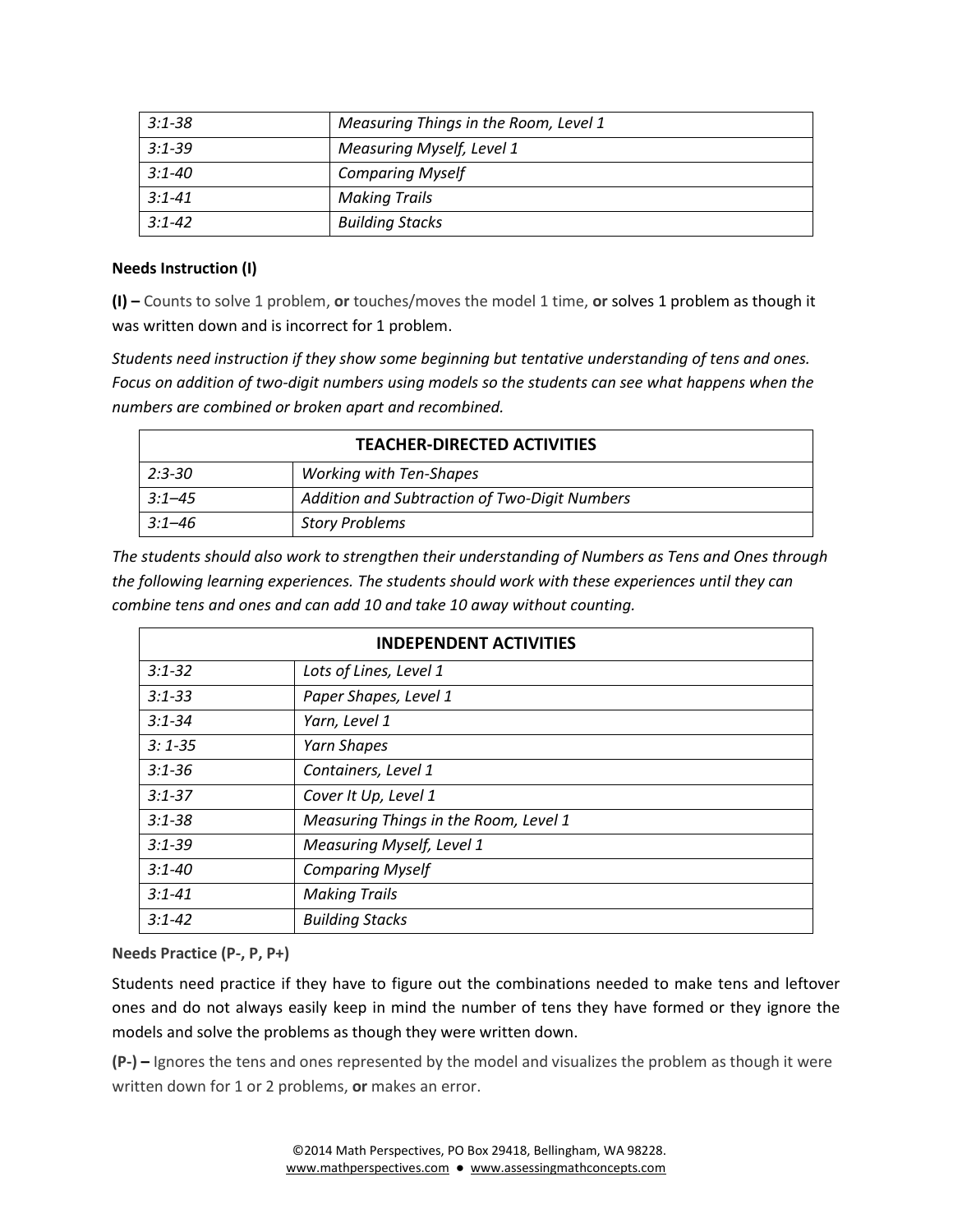*Children who ignore the tens and ones represented by the models and visualize the problem as though it were written down for 1 or 2 problems need more practice to see how tens and ones work. They also need more practice if they make an error when solving the problems using tens and ones.* 

**(P) –** Children are at this level if they can reorganize the numbers into tens and ones but count to figure out the parts for both problems, no errors.

**(P+) –** Children are at this level if they use tens and ones to solve the problems but need to count to figure out the parts for one of the problems.

*To get more information if students are having difficulty breaking numbers to 10 apart to make tens, use Assessment 6: Hiding Assessment to find out what they know about parts of numbers and Assessment 7: Ten Frames to see if they can use parts of numbers to make one ten and leftovers.*

*Use the following activities to give the students practice breaking numbers apart and reorganizing them into tens and ones. Focus on helping them think about what number they need to make a ten and the number of leftovers they will have. Ask, "What do you think it will be?" and then have the students check if necessary. If they count to figure out, use the cubes and focus on adding parts of numbers rather than adding on the number by counting one by one.*

| <b>TEACHER-DIRECTED ACTIVITIES</b> |                                               |
|------------------------------------|-----------------------------------------------|
| $2:3-30$                           | <b>Working with Ten-Shapes</b>                |
| $3:1 - 45$                         | Addition and Subtraction of Two-Digit Numbers |
| $3:1 - 46$                         | <b>Story Problems</b>                         |

| <b>INDEPENDENT ACTIVITIES</b> |                                          |  |
|-------------------------------|------------------------------------------|--|
| $2:3 - 34$                    | Two Ten-Shapes: Addition Station         |  |
| $3:1 - 48$                    | Partner Add-It                           |  |
| $3:1 - 50$                    | Roll and Add                             |  |
| $3:1 - 52$                    | Add 'Em Up: Lots of Lines                |  |
| $3:1 - 53$                    | Add 'Em Up: Paper Shapes                 |  |
| $3:1 - 54$                    | Add 'Em Up: Measuring Things in the Room |  |
| $3:1 - 55$                    | Add 'Em Up: Yarn                         |  |
| $3:1 - 56$                    | Add 'Em Up: Yarn Shapes                  |  |
| $3:1 - 57$                    | Add 'Em Up: Containers                   |  |
| $3:1 - 58$                    | Add 'Em Up: Cover It Up                  |  |
| $3:1 - 59$                    | <b>Solving Story Problems</b>            |  |

#### **Ready to Apply (A)**

Students are "Ready to Apply (A)" when they know the number combinations needed to make tens and leftovers and arrive at the answer without having to count to figure anything out and without errors. Move on to 2. Solving a Problem without a Model activities if the student is not yet "Ready to Apply" at that level.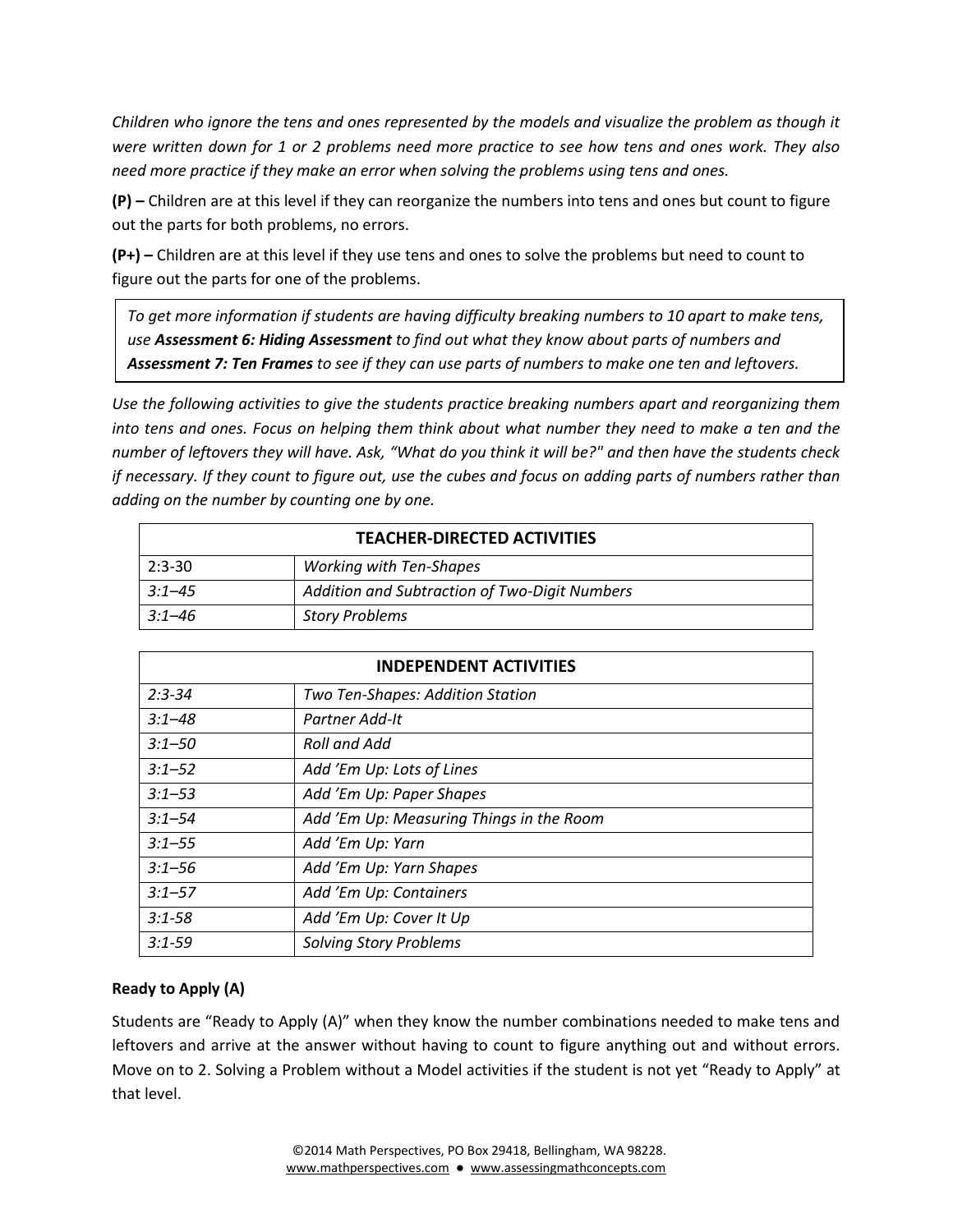# **2: Solving a Problem without a Model (36 + 25)**

The students who are able to solve the first two problems in *Assessment 9: Two-Digit Addition & Subtraction* without touching or moving the model are asked to solve a problem when the model is hidden.

#### **Needs Prerequisite (N)**

**(N) –** Students need a prerequisite if they remove the paper to look at the models and then touch or move the model in order to see how to reorganize them into tens and ones.

*They need to continue to use the activities listed in the previous section using models until they can solve problems by looking at but not touching the model. Provide practice using the same activities as listed above with the emphasis now on moving away from dependence on the model.*

#### **Needs Instruction (I)**

**(I) –** Students are at this level if they remove the paper and look at the model in order to imagine what will happen to the numbers when they reorganize them into tens and ones.

*Work with the students with the activities listed above until they can easily solve the problems without touching the models. Then, begin asking them to try and solve parts of the problem without looking at the models and then check using the models. It will be helpful to some students if you begin by adding single-digit numbers or work with tens only until it is easy for them to add these numbers without a model.*

#### **Needs Practice (P-, P)**

*Students need practice if they can solve the problem without the model but are not yet proficient reorganizing the tens and ones to get to the answer.* 

**(P-) –** Students at this level ignore the tens and ones and try to solve the problem by visualizing it as though it were written on paper.

*They should work with the models until they understand what is happening and can solve problems by mentally organizing numbers into tens and ones.* 

**(P) –** Students at this level can solve the problem but need to figure out the parts of the numbers in order to do so.

*Use the same activities listed above. Focus on asking the children to think about what is needed to make a ten and the number of leftovers they will have. Have them solve parts of the problem without looking at the models. If necessary, have them check using the models.*

| <b>TEACHER-DIRECTED ACTIVITIES</b> |                                               |
|------------------------------------|-----------------------------------------------|
| $2:3 - 30$                         | <b>Working with Ten-Shapes</b>                |
| $3:1 - 45$                         | Addition and Subtraction of Two-Digit Numbers |
| 3:1–46                             | <b>Story Problems</b>                         |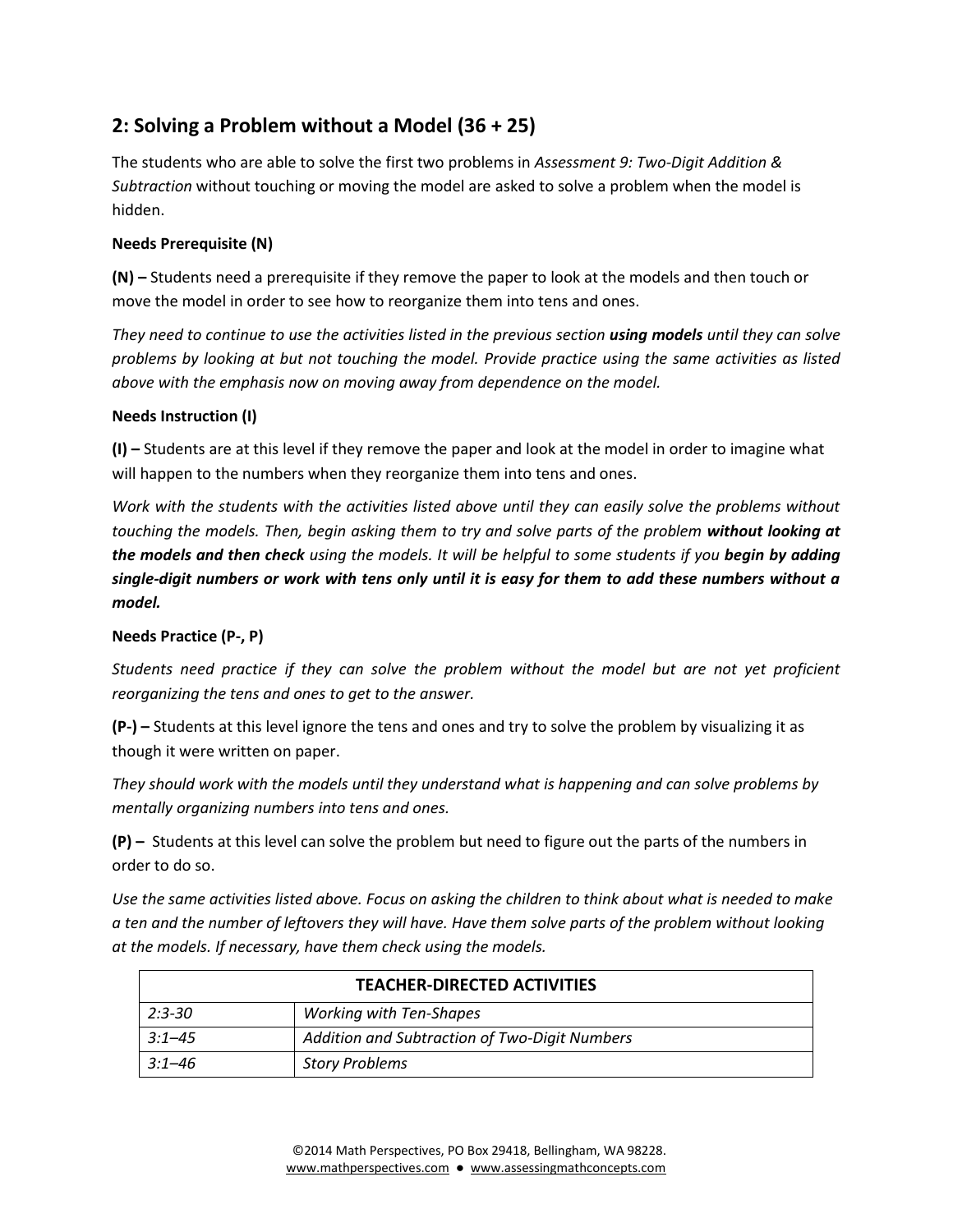| <b>INDEPENDENT ACTIVITIES</b> |                                          |
|-------------------------------|------------------------------------------|
| $2:3 - 34$                    | Two Ten-Shapes: Addition Station         |
| $3:1 - 48$                    | Partner Add-It                           |
| $3:1 - 50$                    | Roll and Add                             |
| $3:1 - 52$                    | Add 'Em: Up Lots of Lines                |
| $3:1 - 53$                    | Add 'Em Up: Paper Shapes                 |
| $3:1 - 54$                    | Add 'Em Up: Measuring Things in the Room |
| $3:1 - 55$                    | Add 'Em Up: Yarn                         |
| $3:1 - 56$                    | Add 'Em Up: Yarn Shapes                  |
| $3:1 - 57$                    | Add 'Em Up: Containers                   |
| $3:1 - 58$                    | Add 'Em Up: Cover It Up                  |
| $3:1 - 59$                    | <b>Solving Story Problems</b>            |

#### **Ready to Apply (A)**

**(A) –** Students have reached the desired level of proficiency when they solve problems without the need for a model, without having to count to figure anything out, and without errors.

*Move on to 3. Solving Symbolic activities if the student is not yet "Ready to Apply" at that level.* 

| <b>TEACHER-DIRECTED ACTIVITIES</b> |                                               |
|------------------------------------|-----------------------------------------------|
| 2:3-30                             | <b>Working with Ten-Shapes</b>                |
| $3:1 - 4.5$                        | Addition and Subtraction of Two-Digit Numbers |
| $3:1 - 46$                         | <b>Story Problems</b>                         |

## **3: Solving Symbolic Problems**

This part of the assessment focuses on the student's ability to solve symbolic problems correctly and to demonstrate an understanding of the process used by showing the process with a model.

#### **Needs Prerequisite (N) and Needs Instruction (I)**

**(N) –** Gets the answer wrong and is unable to show the process they used.

**(I) –** Gets the correct answer but can't show the process used.

#### **Needs Practice (P)**

The following activities are many of the same used previously, but emphasize interpreting symbolic problems with models.

**(P-) –** Is able to solve the problem and shows what they did with the model, but makes an error.

**(P) –** Is able to reorganize the numbers into tens and ones but counts to figure out the parts for both problems.

*The goal is to work with the activities to develop proficiency with the process of using tens and ones to solve symbolic problems. Ask the students to describe how many are needed to make a ten and leftovers.*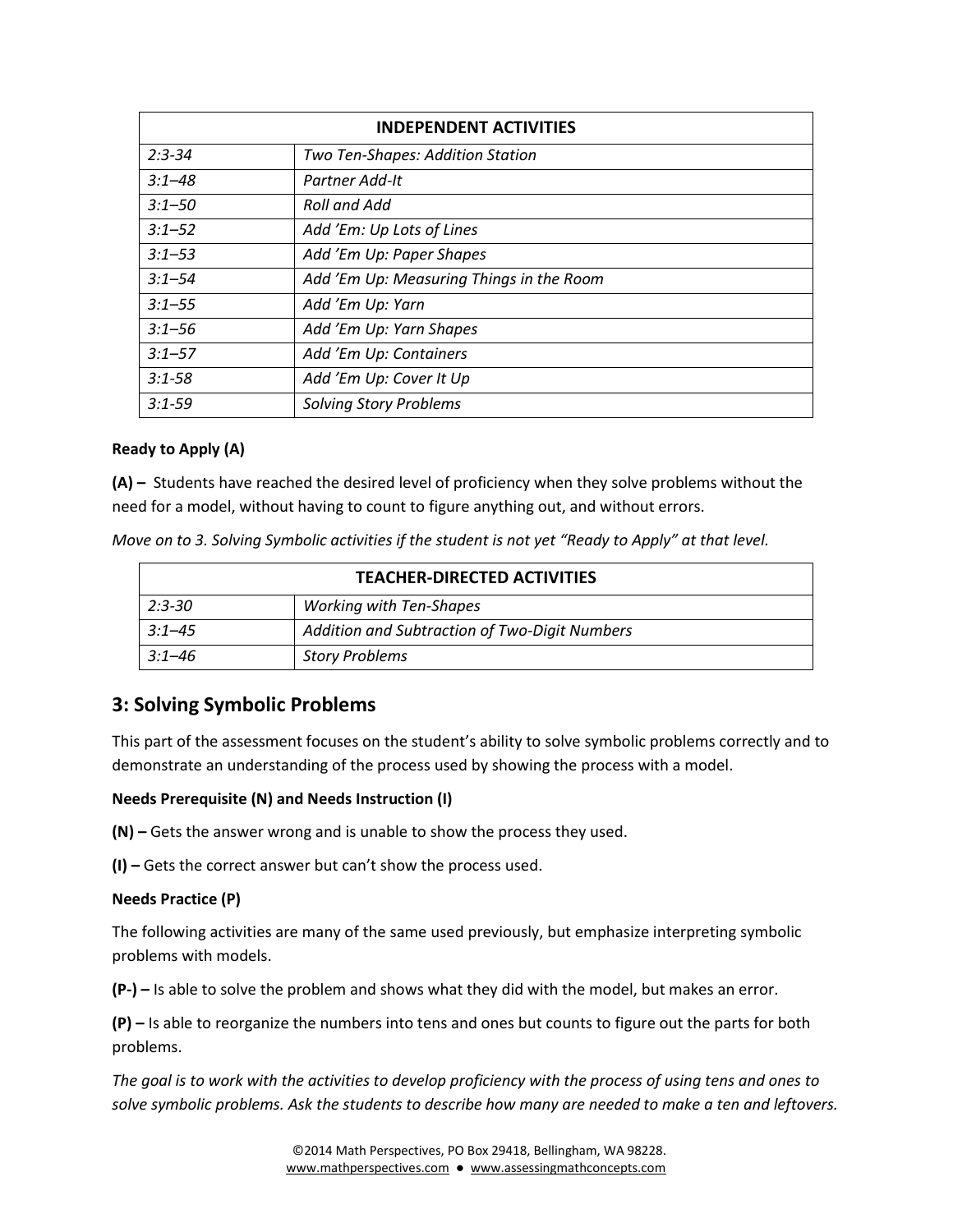*If students count to determine the number needed, have them use models and describe the parts they use to make the ten and what parts are leftover. When they can describe the parts with ease when they are using a model, ask them to imagine the parts they need by just looking at the written symbols. Continue to alternate between using the models and not using the models depending on how proficient the students are.*

| <b>TEACHER-DIRECTED ACTIVITIES</b> |                                               |
|------------------------------------|-----------------------------------------------|
| $3:1 - 45$                         | Addition and Subtraction of Two-Digit Numbers |
| $3:1 - 47$                         | Figure it Out                                 |

| <b>INDEPENDENT ACTIVITIES</b>                                                       |                |  |
|-------------------------------------------------------------------------------------|----------------|--|
| Have the children record, not only the answer, but how they got the answer as well. |                |  |
| $3:1 - 48$                                                                          | Partner Add-It |  |
| 3:1-50                                                                              | Roll and Add   |  |

#### **Ready to Apply (A)**

**(A) –** Is able to use tens and ones without counting or using a standard algorithm and shows with a model how the process used works.

*If the student is "Ready to Apply" for addition problems, move on to an emphasis on subtraction. If the students are able to solve a variety of problems requiring two-digit addition or subtraction, they can begin working with forming and counting hundreds.*

## **Additional Notes on Two-Digit Subtraction**

#### **Needs Prerequisite or Needs Instruction**

It is not typical for a child to need a prerequisite for subtraction if they are doing well with addition using tens and ones. Help them make the connection to what they know about tens and ones.

*Have those students who are struggling with subtraction and are not ready to work with subtraction independently, continue to work with the addition stations described in the previous section, Two-Digit Addition.*

#### **Needs Practice**

The students should work with subtraction of two-digit numbers using models to see what happens when the numbers are combined or broken apart and recombined. Make sure the student understands they are taking away from the whole number and do not need to build the number they are subtracting. Some children will have used counting backwards to subtract and may be reluctant to give that method up. Begin by taking groups of ten away such as  $34 - 10$  or  $52 - 30$  to help them see there are more efficient and easier ways to solve problems than counting back. Taking groups of tens away will also help the students realize that it can be easier to take away from a number if they do not break it into tens and ones to subtract.